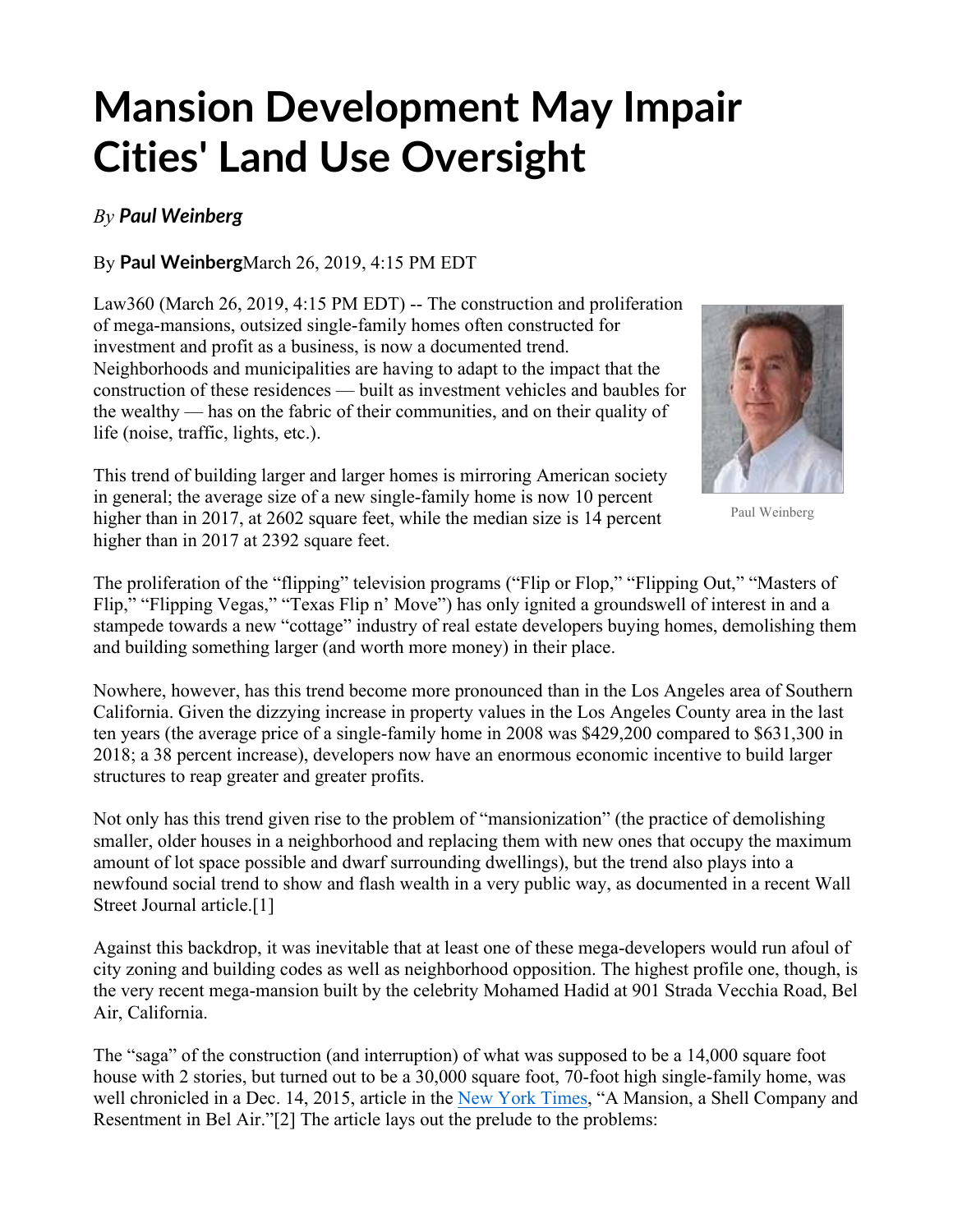The most notorious new house in Los Angeles hangs from a Bel Air hillside, high above the sprawl and smog, unfinished and unloved.

Outraged neighbors call it "The Starship Enterprise," and in truth it looks like nothing so much as an earthbound space station of curved glass and steel, draped in scaffolding and tarpaulin, roughly 30,000 square feet and nearly 70 feet high.

That height, about twice the legal limit, is among a litany of violations that have stalled construction at 901 Strada Vecchia for more than a year. Without the city's permission, workers tore down the original house and leveled the hillside. Though the site is in an "earthquake-induced landslide area,"subsequent inspections found "unsecured open excavations"and other perils. Inspectors also uncovered a host of features, unapproved though befitting a house with an aspirational price tag of \$100 million, among them underground bedrooms and an IMAX theater.

Matters between Hadid and his neighbors deteriorated so badly that litigation was filed by the neighbors against him, his "holding company" 901 Strada LLC and the city of Los Angeles. It was in fact the latter defendant whose naming was so interesting: the city of Los Angeles was sued precisely because it did not enforce its own rules.

A brief review of the basis for and the allegations in the plaintiffs' lawsuit is instructive.

Two couples that are neighbors of the 901 Strada Vecchia property, John C. and Judith Bedrosian, and Beatriz and Joseph Horacek, filed the lawsuit, but it was the last step in a long line of neighborhood efforts to try to stop the "over construction" and require Hadid to adhere to his originally drawn plans and the scope of the permits to build that he was granted by the city of Los Angeles. The Horaceks' and the Bedrosians' history of involvement in objecting to Hadid's actions was summarized in a Daily Mail article from Nov. 14, 2018.

Horacek and his wife Bibii, along with other neighbors John and Judith Bedrosian, are suing Hadid —father to supermodels Gigi and Bella Hadid —to try to force him to tear down his giant property. And they're accusing LA city officials of trying to cover up an investigation —now headed by the  $FBI$  —of a city building inspector suspected of "taking bribes to look the other way"when illegal construction work was being done on the giant house.[4]

The first amended complaint contains ten counts, listing fraud and deceit, public and private nuisance, violation of various California and Los Angeles Municipal Code sections, "aiding and abetting" and civil conspiracy. It chronicles 11 stop-work orders issued by the city of Los Angeles against Hadid and 901 Strada LLC, the holding company and, in September 2014, Hadid's violation of the first six orders.[5]

Perhaps more boldly, though, the complaint alleges outright bribery by Hadid of a city inspector to get him to "look the other way,"[6] and contemporary news stories flesh out and corroborate that allegation, too.[7]

The contents of these interviews, the deposition and other fact finding is startling. How did a city allow an unpermitted structure of this magnitude to get built and to clearly threaten the slope stability and safety of all the neighbors around it?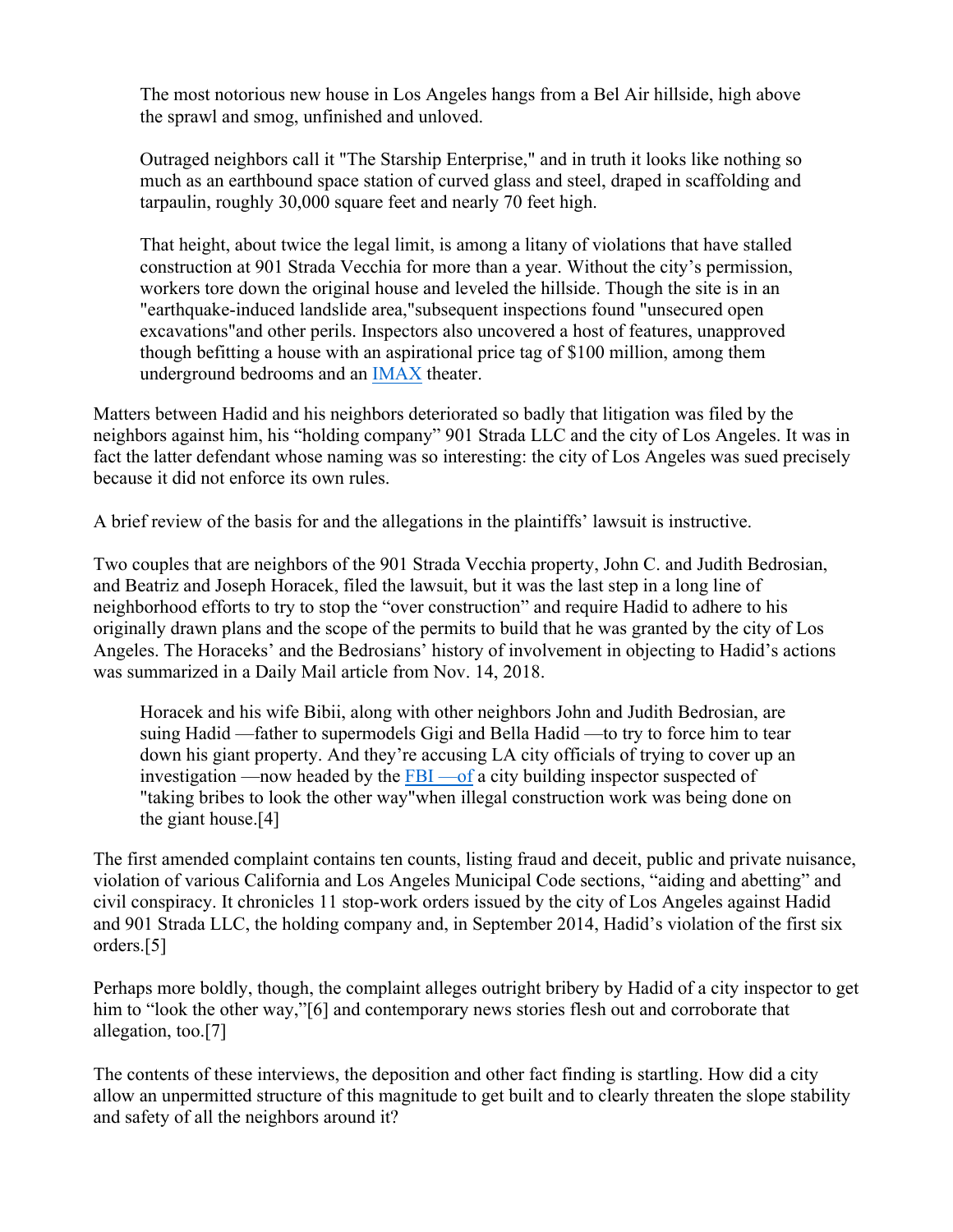Compounding this question, though, is another one that the lawsuit raises: How did the lender let it happen? This is a topic that the plaintiffs raised in their lawsuit as well. The plaintiff's first amended complaint provided details.

Indeed, on information and belief and consistent with the testimony from the construction manager who worked on the Hadid Development, First Credit regularly sent an inspector to the Hadid Property who would monitor the work and progress of the construction. That inspector regularly met with Hadid and others to ensure the security of First Credit's investment in the Hadid Development. The inspector, and First Credit, were thus fully aware of the illegal construction that was occurring at the Hadid Development.[8]

The Los Angeles Superior Court handling the lawsuit, and the sitting judge, Craig Karlan, have now imposed a formal demolition order for the residence of the developer defendant, Hadid and 901 Strada LLC. It is quite sweeping in its coverage; it is clear that massive portions of the structure are going to be removed, including the entire third story of the house, pool decks, columns and the entire roof.[9]

It's hard to overstate just how sweeping an order this is and not to be mindful or cognizant of the fact that it required the extraordinary step of the filing of a lawsuit and a Superior Court judge to take control of the process. The appointment of the judge and the filing of the lawsuit were required to apparently take the actions that the city of Los Angeles was either unwilling or unable to take to stop Hadid from building an unpermitted structure. As a result of these actions, criminal proceedings were brought against Hadid resulting in a misdemeanor conviction, community service and a fine.[10]

Clearly, this is an egregious case. The larger question, though, is are we seeing a trend? Apparently, enough city officials within the city of Los Angeles think so that new legislation at the city of Los Angeles level has been instituted to try to curb the excesses:

Faced with persistent complaints about a "pay to play" culture at Los Angeles City Hall, the City Ethics Commission backed new restrictions Tuesday on political donations from real estate developers seeking city approval for their building plans. The proposed ban would cover a broad array of people "substantially involved" in a proposed development project, including real estate executives, architects, engineers and others. Such donors would also be barred from fundraising or gathering political donations for city officials. [11]

The infusion of money into the decision-making process for how land is used and how neighborhoods are developed, given the change in the economics of land use and the apparent inability of city and state officials to cope with the change, is requiring municipalities and their citizens to completely rethink how zoning and the construction process are regulated.

This issue also brings up a fundamental truth about the American legal system and its fundamental relationship to business, investment and maintenance of the value and desirability of that investment. If the rule of law is not followed, or can be perverted, then the system breaks, capital flees and investment is effectively stopped, or at least hindered. The flight of capital to the United States from China and the Middle East only points out the accuracy of this opinion; the rule of law exists in the United States to protect investment and to stabilize society and, with it, property values.

Without it, these values and precepts weaken and eventually collapse. No one knows this point better than former Federal Reserve Chairman Alan Greenspan. A tireless proponent of the rule of law in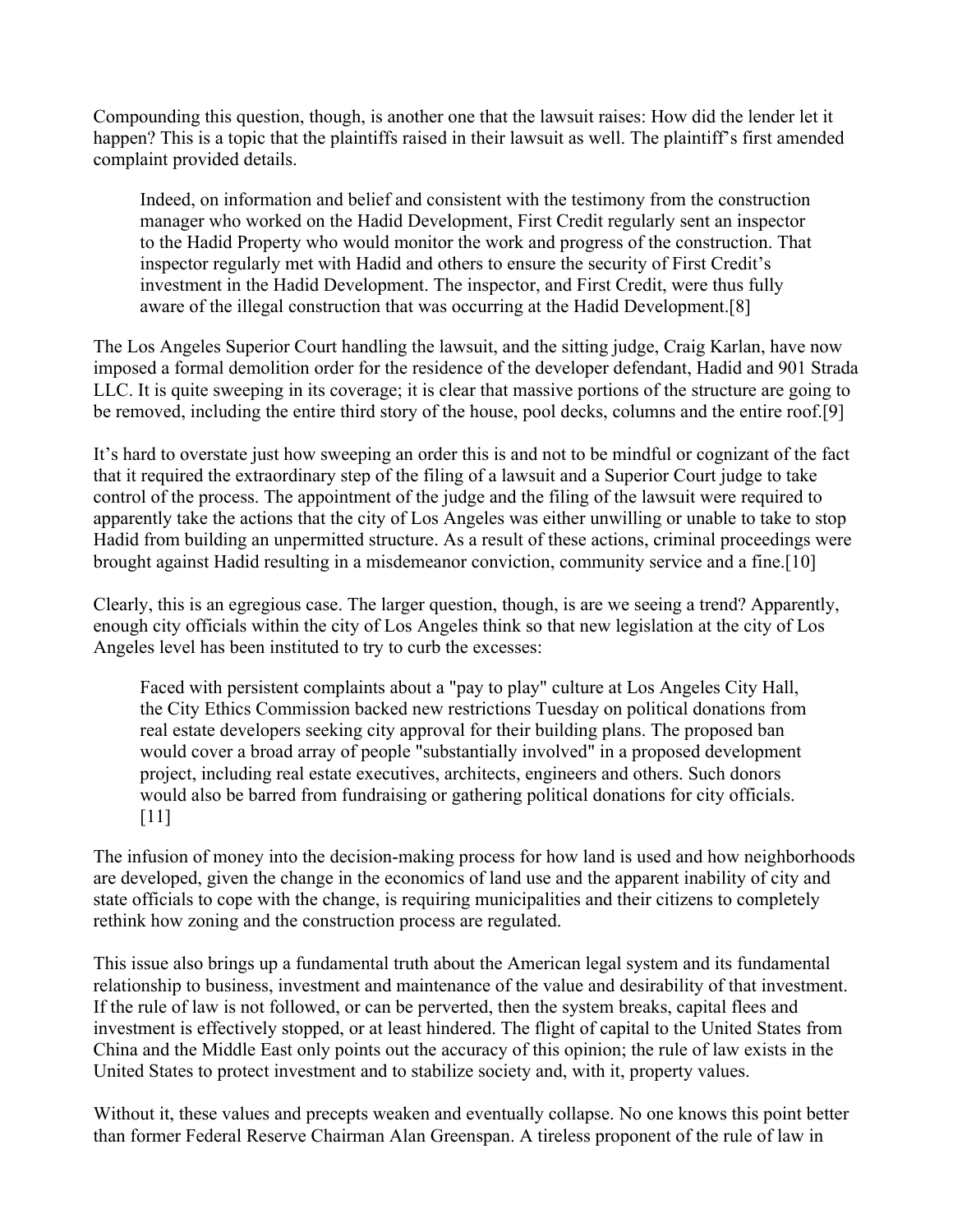stabilizing investment and property values, he speaks regularly on the subject, as he did in October of 2008:

Critical to economic growth is a rule of law, particularly protection of the rights of individuals and property. While it is true that over the decades the vast majority of investors have come to our shores to participate in a vibrant, open economy, a remarkably large number have simply viewed the United States as a safe haven for their savings that was not available in their home country…Short of a few ambiguous incidents, I can think of no circumstances where an expanded rule of law and enhanced property rights have failed to increase material prosperity.[12]

Foreign investors can bring with them the norms and practices of other jurisdictions, perhaps with a different moral and legal code than that of the United States. If these norms are permitted to prevail in the American legal system, then the rule of law is eroded, and finally suspended, and economic deterioration and potential chaos can follow.

This result of this trend towards willful violations of zoning and land use laws and objective statistics tracing it is also the subject of a number of scholarly articles nationwide, including an article in The Urban Lawyer's Spring 2014 issue, "It's a 'Criming Shame': Moving from Land Use Ethics to Criminalization of Behavior Leading to Permits and Other Zoning Related Acts," by Patricia Salkin, dean and professor of law at Touro Law Center in New York.[13]

Salkin goes into some depth on the subterfuge of using a campaign contribution in exchange for a building permit:

Generally, campaign contributions are not considered to be bribes, even though contributing to a campaign may lead a donor to expect some sort of benefit in return. A campaign contribution, however, can have the same effect as a bribe in that the donor may receive benefits from the elected official as a result of the campaign contribution. They can even be used as a tool to circumvent the bribery statute: the donor can donate to a campaign fund instead of passing money directly to the official.[14]

The larger issue, though, is whether a culture has now been created to where the flow of money has so increased because of the sheer magnitude of value of these projects as well as the proliferation of them that cities and counties are nearly powerless to stop the influence. Land use applicants can and should expect a level playing field when they apply. Perhaps more importantly, neighbors should, too. Neighbors should have the confidence and belief that their rights will be respected and that cities and counties, as well as state governments, will diligently monitor, police and enforce their own regulations so that neighborhoods are protected.

In the Hadid case, the governmental agencies let them down. The pressure that municipalities are getting from developers because of the profit potential may signal the trend of a further deterioration in the quality and extent of municipalities' oversight of the land use process. What's worse, though, is that if the trend continues, the very sanctity of the process and the resulting confidence that it engenders in investors and others with capital will evaporate, and the quality of life will deteriorate for everyone, including the neighbors who are impacted by it.

*Paul Weinberg is the founder of Paul Joseph Weinberg Law Offices.*